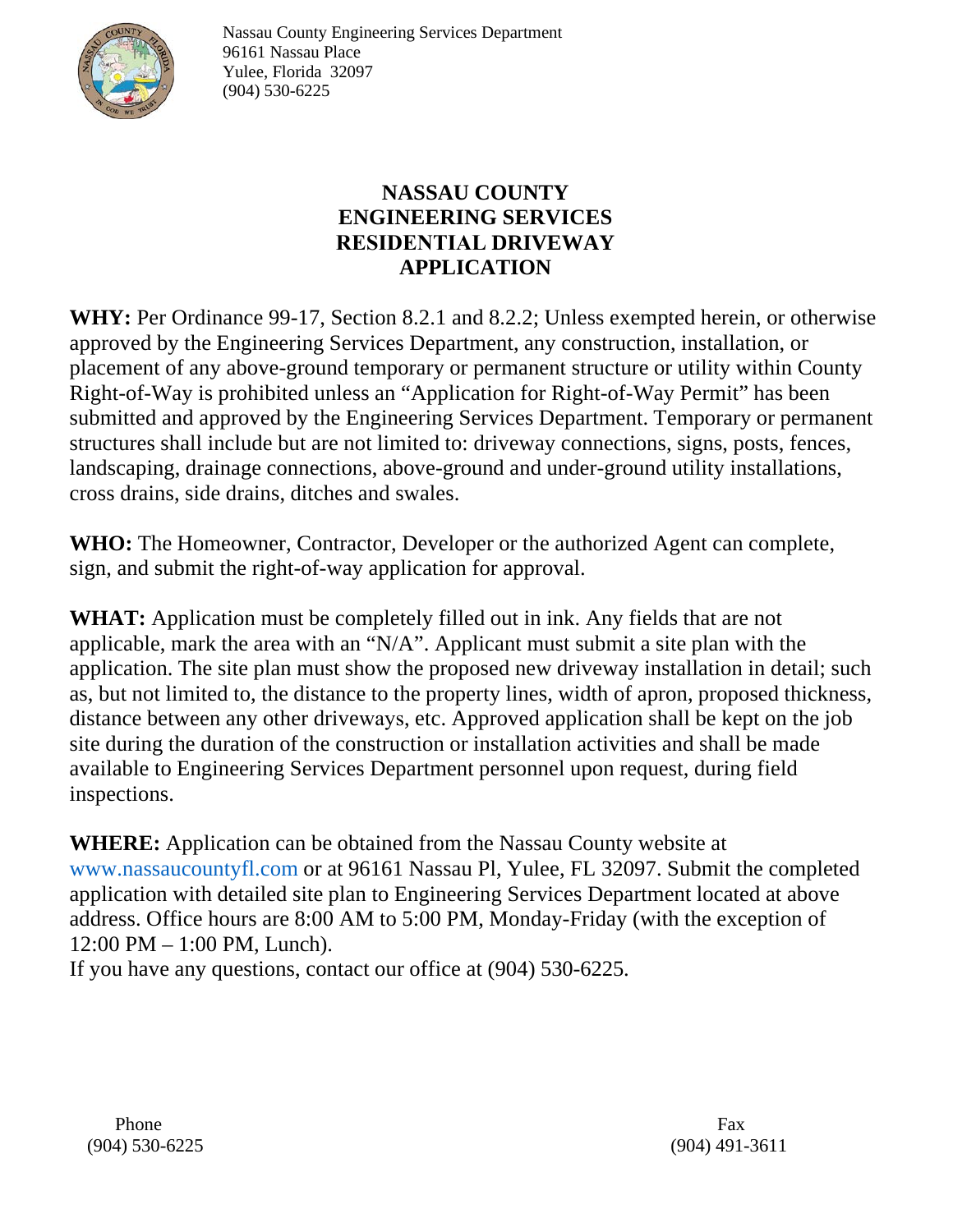

Nassau County Engineering Services Department 96161 Nassau Place Yulee, Florida 32097 (904) 530-6225 Engineering@nassaucountyfl.com **Right-of-Way Permit Application Residential Driveway** 

| ROW Permit #                  |  |
|-------------------------------|--|
| Approved By                   |  |
| <b>ROW Permit Issue Date</b>  |  |
| <b>Permit Expiration Date</b> |  |
| Check # (if applicable)       |  |
| Amount Paid                   |  |

|                           | <b>tPlease do not write above this line 1</b>                                                                         |  |  |  |
|---------------------------|-----------------------------------------------------------------------------------------------------------------------|--|--|--|
| Owner                     |                                                                                                                       |  |  |  |
| Owner                     | <u> 1980 - Johann Stoff, deutscher Stoff, der Stoff, der Stoff, der Stoff, der Stoff, der Stoff, der Stoff, der S</u> |  |  |  |
| <b>Address</b>            | Phone                                                                                                                 |  |  |  |
| Email                     |                                                                                                                       |  |  |  |
|                           | <b>Contractor / Agent</b>                                                                                             |  |  |  |
|                           |                                                                                                                       |  |  |  |
| <b>Address</b>            | Phone                                                                                                                 |  |  |  |
| Email                     |                                                                                                                       |  |  |  |
|                           | <b>Site Address</b>                                                                                                   |  |  |  |
| <b>Site Address</b>       | Lot#<br>City                                                                                                          |  |  |  |
| <b>Directions to Site</b> |                                                                                                                       |  |  |  |
|                           |                                                                                                                       |  |  |  |
| <b>Property ID Number</b> |                                                                                                                       |  |  |  |

**Permittee must attach a site plan/sketch showing work within the limits of County right-of-way and/or easement**. Show existing and proposed outlet pipe if applicable. **All disturbed areas within the right-of-way must be sodded.**

| <b>Nature of Work</b>          |                           |               |               |                     |
|--------------------------------|---------------------------|---------------|---------------|---------------------|
| <b>Type of Road</b>            | Dirt<br><b>Contract</b>   | Paved         |               |                     |
| <b>Road Classification</b>     | Local                     | Minor         | Major         |                     |
| <b>Proposed Work</b>           | New Install               | Paving ROW    | Second Access | <b>Brick Pavers</b> |
|                                | Existing No work to d/way | Curb & Gutter | Concrete      | Asphalt             |
| Other<br>(provide description) |                           |               |               |                     |
|                                |                           |               |               |                     |

**\* Construction bond and / or City of Fernandina Beach letter of approval may be required.**

**\* Approval of this permit does not exclude the applicant from obtaining approvals or exclude requirements Based on PUD's, Building Department, DEP, SJRWMD, etc. Note #11 on attached "General Conditions" Becomes an integral part of this permit when signed by the applicant.**

- **\* Call Sunshine 48 hours before you dig at 1-800-432-4770. It's the law in Florida.**
- **\* Driveway inspections can be requested Monday Friday 8:00 a.m. 4:00 p.m. to be scheduled for the next business day. To schedule an inspection, call the Engineering Department at 904-530-6225.**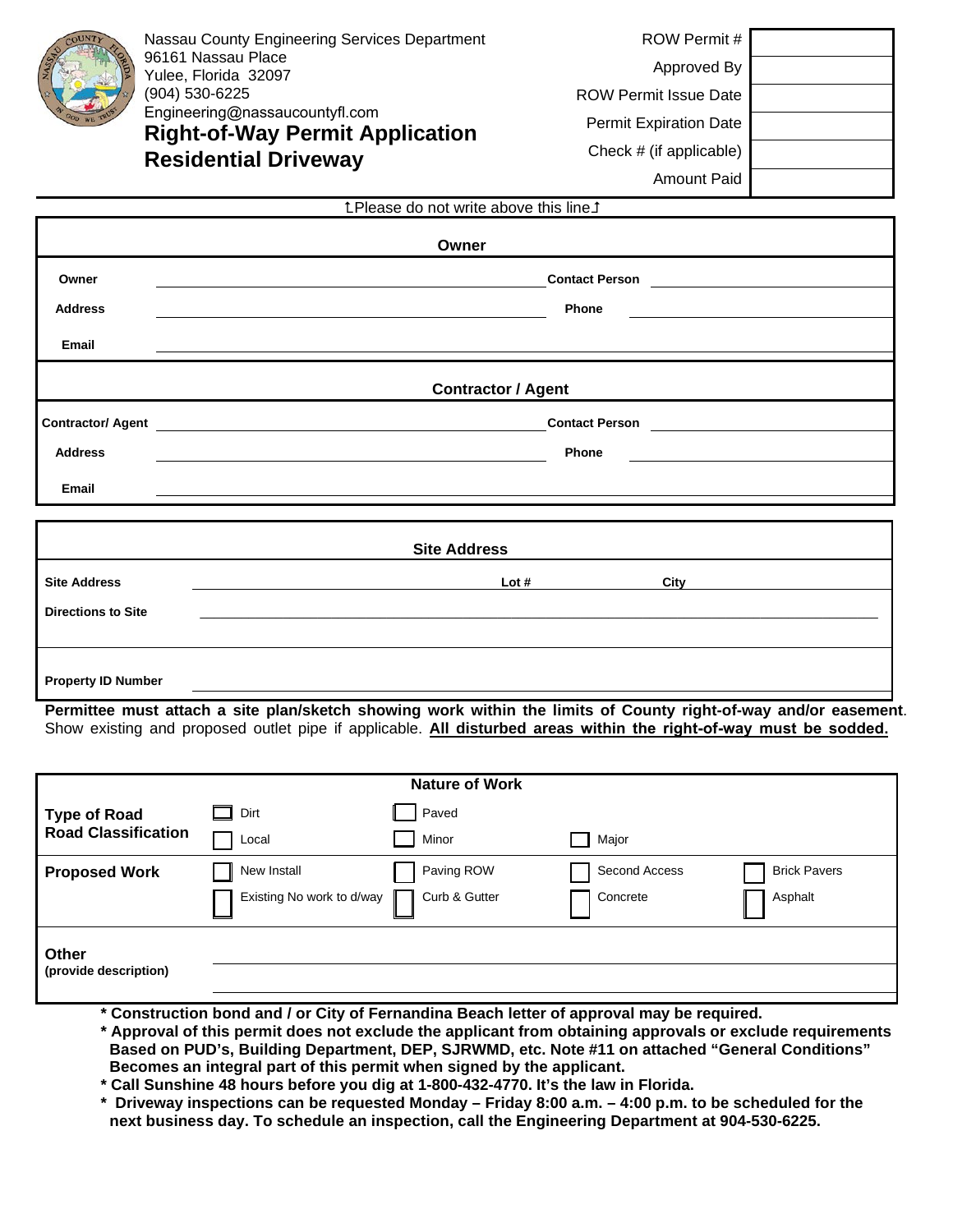### **General Conditions**

- 1. This application shall become a permit with signature of authorization, and number assigned. Applicant is responsible for supplying the approved permit to their contractor or subcontractors who must have it on site during construction at all times. **Failure to present the approved permit upon demand, may result in immediate shutdown of any and all construction activities as determined by the Nassau County Engineer.**
- 2. The permit shall be completed within 12 months of approval date. Upon approval by the Engineering Department, permit may be extended an additional six months by written request by the applicant. Additional extension beyond a period of 18 months, a new application must be submitted and approved, including payment of all applicable fees. (Ordinance

99-17, Section 6.1.2)

- 3. All driveway and/or drainage connections to and/or across public right-of-way shall require a permit. The pipe size and invert depth of all side drains/driveway culverts shall be approved by the County. In cases where the driveway connection does not require a pipe, the driveway should be constructed with a minimum of six (6) inches of reinforced concrete (3000 psi) to conform with the existing flow line of the roadside swale, or as established by the Engineering Services Department. Swale driveways may be allowed, if approved by the Engineering Services Department.(Ordinance 99-17, Section 8.6.3)
- 4. All connections, both commercial and residential, to paved roadways shall be permanent type pavement, including Portland Cement Concrete or asphaltic concrete. Gravel, bituminous surface treatments, and other similar materials without a permanent surface are prohibited. "Millings" surface treatments are only allowed for residential connections if all of the criteria set forth in Ordinance 99-17, Section 9.5.3 is met.
- 5. Construction areas within county right-of-way and easements shall be treated with sod, to protect the right-ofway against erosion, siltation and rivulets caused by surface run-off. (Ordinance 99-17, Section 11.8.1)
- 6. All authorized work shall be completed in accordance with this approved application, the provisions of the Nassau County Roadway and Drainage Standards Ordinance 99-17, with revisions, and requirements of all other Federal, State, and Local agencies having jurisdiction over the project. In addition, construction must meet standards as set forth in the Americans with Disabilities Act of 1990, Title II.
- 7. It is expressly stipulated that this permit is license for permissive use only and the placing of facilities upon public property pursuant to this permit shall not operate to create or vest any property right in said holder.
- 8. All materials, equipment and workmanship shall be subject to inspection by the County Engineer.
- 9. The attached site sketch and proposed driveway install drawing, covering details of this installation shall be made part of this project.
- 10. All areas disturbed by construction activities within county right-of-way shall be restored to the standards specified for new construction or restored to a condition equal to conditions prior to the disturbance if the prior conditions exceeded new construction standards. Asphalt areas shall be resurfaced for the full roadway width if any patching, saw-cutting, or any other activities impacting the existing pavement occurs, as determined by the County Engineer. Overlay for open road cuts, patching, saw-cutting, or other activities impacting the pavement shall extend for a minimum distance of 50' each way beyond said impacts. (Ordinance 99-17, Section 8.5.5) If the owner fails to make such restoration, Nassau County is authorized to perform the repairs/restoration and charge the cost thereof against the owner.
- 11. In the case of noncompliance with the County's requirements, this permit is void and the driveway will have to be brought into compliance or removed from the right-of-way at no cost to the County.
- 12. Pavers are allowed within the Nassau County right-of- ways for residential driveways and sidewalks. Pavers must meet FDOT specifications (ASTM C90 to Brick Pavers as ASTM C 936 concrete pavers) and a notarized letter of certification from the contractor / builder is required before any final inspections are performed.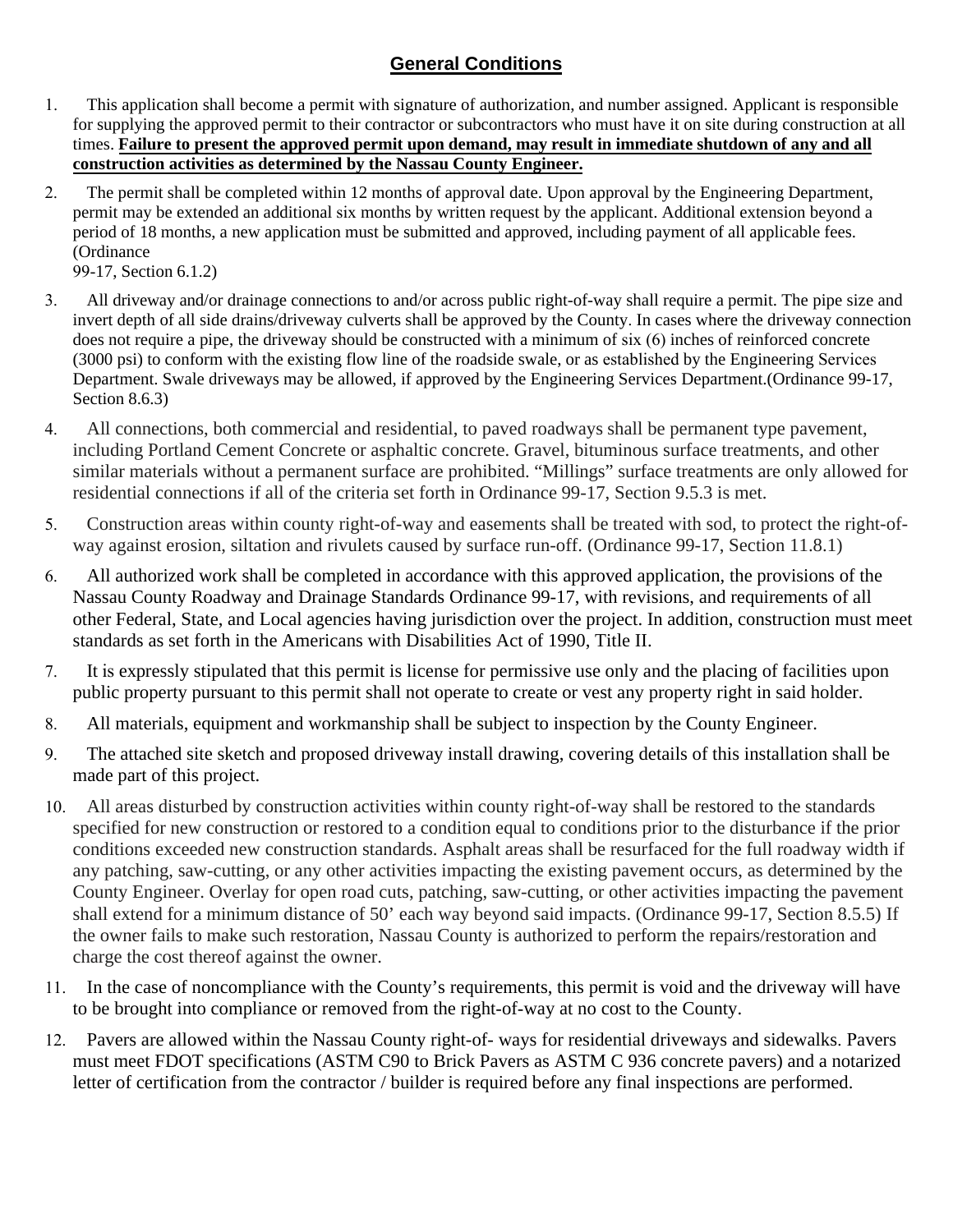### **General Conditions Continued**

- 13. Private driveways, public utilities, and other such improvements permitted herewith which are not available for immediate use by the general public, are considered as remaining in private ownership and accommodated within the public right-of-way or other public areas. The owners of such facilities or their successors or assigns, shall be responsible for maintaining such facilities and good and safe repair.
- 14. It is the sole responsibility of the applicant to video and/or provide detailed digital photographs of the proposed construction site prior to commencing any and all work in order to protect the applicants interest in the event of disputes between residents, subcontractors, Nassau County inspectors, Etc. In the event of a dispute, the applicant will provide Nassau County a copy of the original video/digital photographs for review. All rights-ofway must be restored to existing or better conditions set forth and detailed within the Nassau County Roadway and Drainage Standards Ordinance 99 - 17, section 11.8.
- 15. Nassau County reserves the right to withhold issuance of current and future permits to the applicant for failing to comply with Nassau County General Conditions, Ordinances, Resolutions or **ANY** part of the Nassau County Roadway and Drainage Standards Ordinance 99-17.
- 16. It is understood and agreed that the rights and privileges herein set out are granted only to the extent of the County's right, title and interest in the land to be entered upon and used by the holder, and the holder will, at all times, assume all risk of indemnify, defend, and save harmless the county of Nassau and the department from and against any and all loss, damage, cost or expense arising in any manner on account of the exercise or attempted exercises by said holder of the aforesaid rights and privileges. During construction, all safety regulations of the Department, shall be observed and the holder must take such measures, including placing and display of safety devices, as may be necessary in accordance with the Departments safety requirements.
- 17. Driveway inspections can be requested Monday through Friday at 8:00 a.m. through 4:00 p.m. to be scheduled for the next business day. Inspections requested after 4:00 p.m. will be scheduled for the second business day. Contact Engineering Services at (904)-530-6225.

**By signing below, I have read and fully understand and agree to the General Conditions of this permit.**

**\_\_\_\_\_\_\_\_\_\_\_\_\_\_\_\_\_\_\_\_\_\_\_\_\_\_\_\_\_ \_\_\_\_\_\_\_\_\_\_\_\_\_\_\_\_\_\_\_\_\_\_\_\_\_\_\_\_\_\_\_\_\_ \_\_\_\_\_\_\_\_\_\_\_\_\_ Printed Name Signature Signature Date**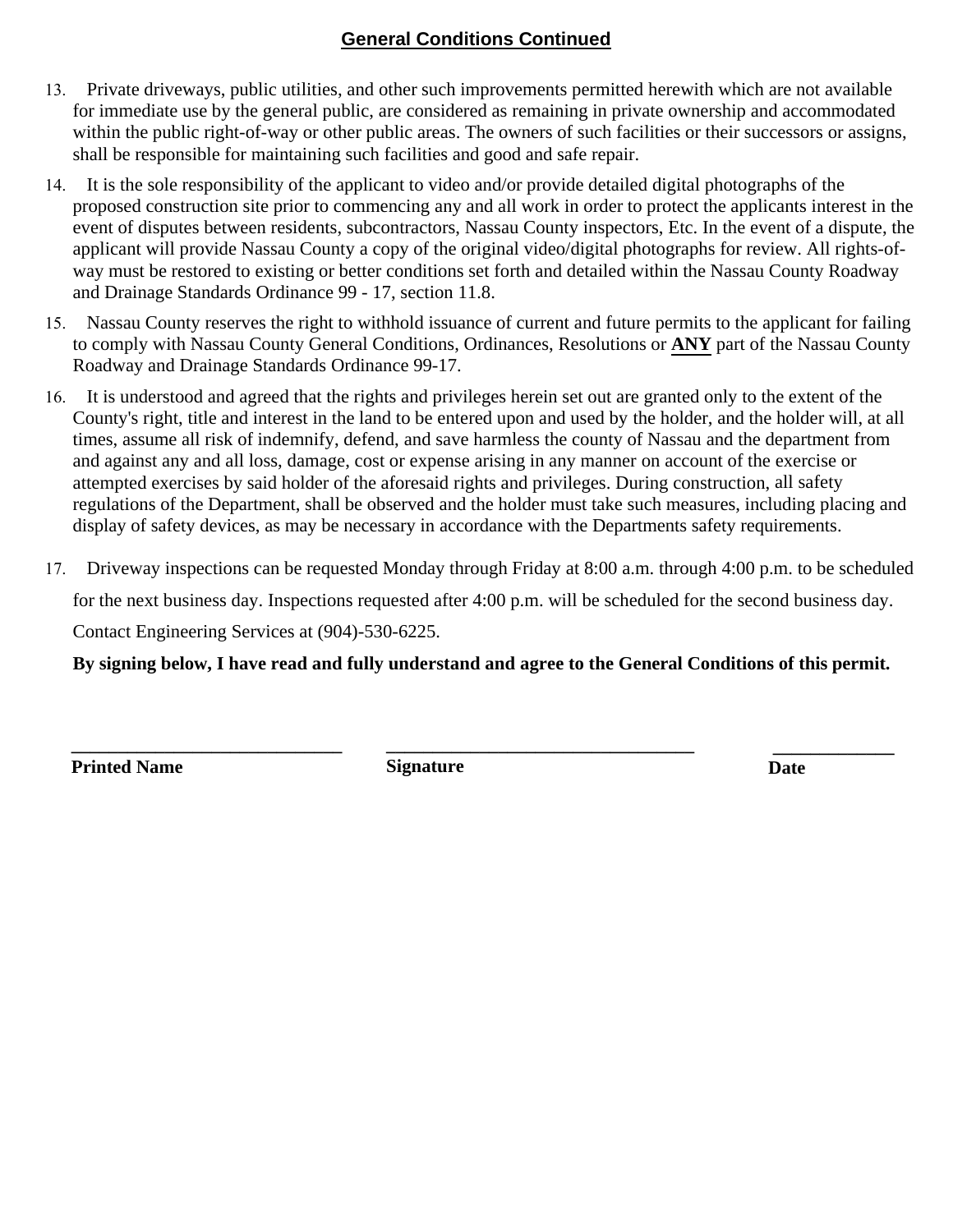# **DRIVEWAY CONSTRUCTION STANDARDS**

(Ordinance 99-17, Section 9.3 & 9.5)

| <b>Single Family</b>                                 | <b>Local Roads</b> | <b>Minor Collectors</b>   | <b>Major Collectors</b>         |
|------------------------------------------------------|--------------------|---------------------------|---------------------------------|
| <b>Normal Width</b>                                  | $12 - 22'$         | $12 - 22'$                | $16 - 22'$                      |
| <b>Shared Access</b>                                 | $20 - 24'$         | $20 - 24'$                | $22'-26'$                       |
| <b>Minimum Flare</b>                                 | Less than 35 MPH   | 35 - 50 MPH               | Greater than 50 MPH             |
|                                                      | 5'                 | 10'                       | 15'                             |
| <b>MINIMUM SPACING</b>                               |                    |                           |                                 |
| <b>From Property Line</b>                            | 5'                 | 5'                        | 15'                             |
| <b>From Street Corner</b>                            | 50'                | 100'                      | 100'                            |
| <b>Between Driveways</b>                             | 50'                | 100'                      | 100'                            |
| <b>PAVEMENT SECTION</b>                              |                    |                           |                                 |
| <b>Concrete (Reinforced)</b><br>(Minimum 3000 psi)   | 6"                 | 6"                        | 6"                              |
| <b>Asphalt</b>                                       | 1¼" SP - 9.5       | $1\frac{1}{2}$ " SP - 9.5 | 11/2" SP - 12.5 & 3/4" SP - 9.5 |
| <b>Base Course</b>                                   | 6"                 | 8"                        | 8"                              |
| (Limerock)                                           |                    |                           |                                 |
| @ LBR 100 & 98% Density                              |                    |                           |                                 |
| <b>Stabilized Subgrade</b><br>@ LBR 40 & 98% Density | 12"                | 12"                       | 12"                             |

NOTE: All pipes to have poured mitered end sections when installed on roads with posted speed limits over 30 M.P.H. All installations to include necessary erosion control; I.E.: sod, bales, grass, ETC. Non-paved driveways require only minimum 12" stabilized subgrade over pipes.

Per adopted Nassau County Resolution #2019-37, a \$104.00 reinspection fee is required prior to rescheduling a failed inspection. This fee may be paid at the Engineering Services Department located at 96161 Nassau Place in Yulee, Florida from 8:00am until 5:00pm, Monday thru Friday (excluding holidays).

### **ROADWAY FUNCTIONAL CLASSIFICATIONS To schedule an inspection call (904) 530-6225.**

#### **MAJOR COLLECTORS MINOR COLLECTORS**

|  | MINOR COLLECTORS |  |
|--|------------------|--|

| Amelia Concourse                                     | Amelia Road               | Ford Road*                  | Miner Road                                        |  |
|------------------------------------------------------|---------------------------|-----------------------------|---------------------------------------------------|--|
| Amelia Island Pkwy                                   | Andrews Road*             | Green Pine Road             | Murrhee Road                                      |  |
| Blackrock Rd (CR 107)                                | <b>Bailey Road</b>        | Griffin Road*               | Musslewhite Road*                                 |  |
| Chester Rd                                           | Barnwell Road             | Haddock Road                | North Hampton Club Way                            |  |
| CR 108*                                              | Bay Road (CR 115)         | Harts Road                  | North Harts Road                                  |  |
| CR 121*                                              | Buccaneer Trail (CR 105A) | Henry Smith Road            | Old Dixie Highway (CR 115)*                       |  |
| Crawford Rd                                          | Christian Way             | Heron Isles Parkway         | Otis Road                                         |  |
| N 14th Street                                        | Citrona Drive             | Jasmine Street              | <b>Pratt Siding Road</b>                          |  |
| Old Nassauville Rd (CR 107)                          | Courtney Isles Way        | Kings Ferry Road (CR 115A)* | Ratliff Road                                      |  |
| Pages Dairy Rd (CR 200A)                             | CR 119*                   | Kolar's Ferry Road          | Simmons Road                                      |  |
| River Rd/Brandies Av (CR 108)                        | David Hallman Parkway     | Lake Hampton Road           | SR2 (CR2)                                         |  |
| S 14th Street                                        | Eastwood Road             | Lessie Road*                | T.J. Courson Road                                 |  |
| Sadler Rd                                            | <b>Edwards Road</b>       | Lime Street                 | <b>Thomas Creek Road</b>                          |  |
| William Burgess Blvd                                 | Flora Parke Blyd          | Middle Road (CR121A)*       | Timber Creek Blyd                                 |  |
| NOTE: This list is subject to change upon revisions. |                           |                             | *Millings allowed if not in a platted subdivision |  |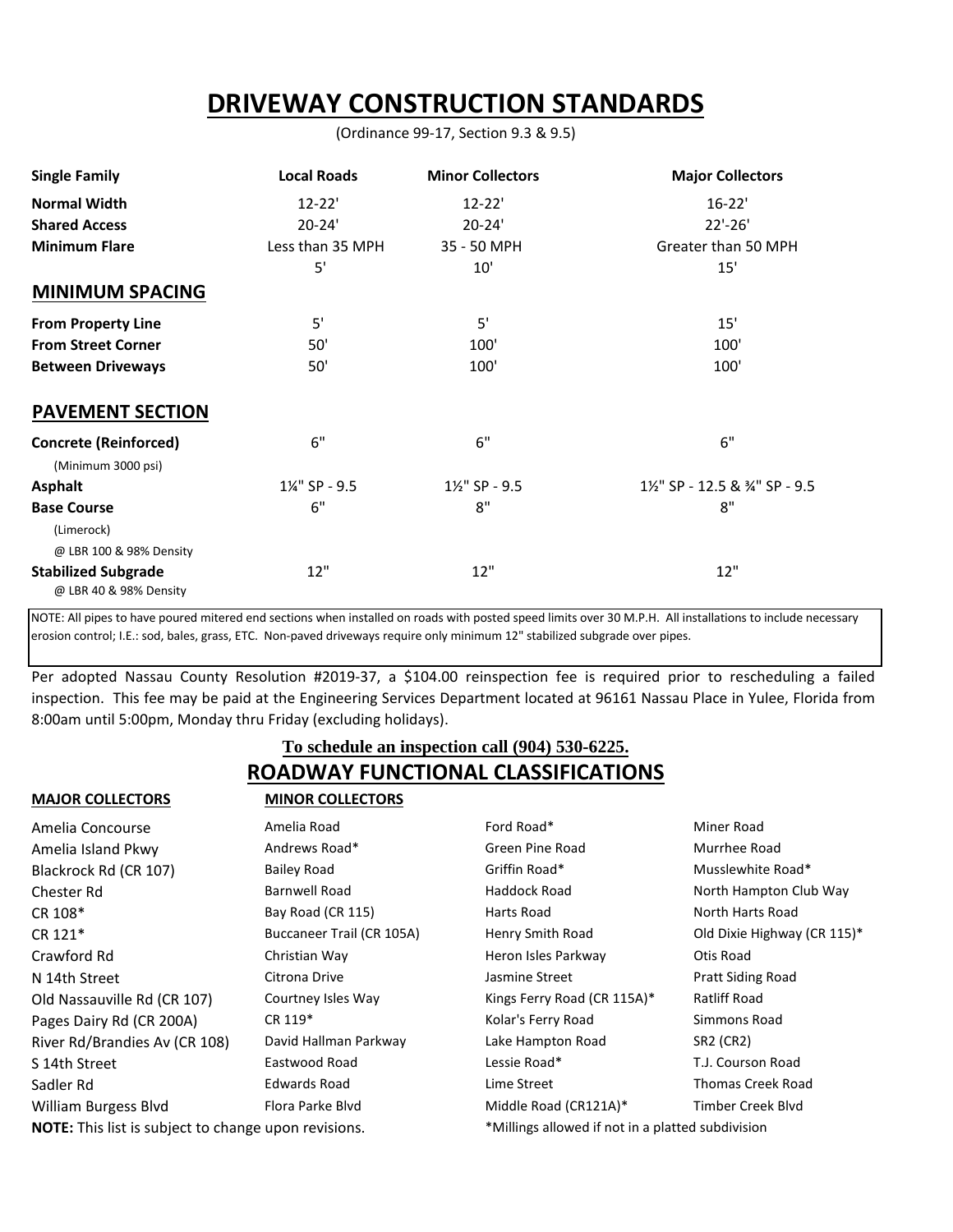

Nassau County Engineering Services 96161 Nassau Place Yulee, FL 32097

# **Installation of Non Standard Concrete/Asphalt Driveways**

Pavers are allowed within the Nassau County right-of-ways for use as residential driveways and as sidewalks. Pavers must meet FDOT Specifications Section 526 (ASTM C902 Brick Pavers or ASTM C936 Concrete Pavers). A notarized certification from the contractor/builder is required before any final inspections are performed.

Nassau County is **not responsible** for any maintenance repairs of pavers in the right ways. If there is a new or existing sidewalk within any portion of the new replacement section of the permitted driveway, no modifications or alterations may be made to the sidewalk in any way without prior written authorization. ADA (American with Disabilities Act) standards must be strictly followed. Should any portion of the permitted driveway be determined to be out of compliance with County standards and/or ADA standards, the applicant or the applicants contractor will be required to remove this nonconforming section and replace it within 48 hours of written notice by Nassau County. This requirement will be enforced even if the existing driveway or modification to the sidewalk or not showing on the drawings as submitted with this driveway permit. In the event Nassau County or any utility needs to make repairs in the county right-of-way, which may include removal or damage to the non-standard installation of my driveway, I fully understand I am solely responsible for the replacement and/or repair at my own expense.

By signing below, I fully understand and am agreeing to the above conditions. I am also certifying the pavers meet the above mentioned specifications located at

|                     | and                                                              |                                                                                                                                                                               |  |
|---------------------|------------------------------------------------------------------|-------------------------------------------------------------------------------------------------------------------------------------------------------------------------------|--|
| (Site address)      |                                                                  | (Parcel id #)                                                                                                                                                                 |  |
| Signature           |                                                                  | <b>Printed Name</b>                                                                                                                                                           |  |
| <b>Company Name</b> |                                                                  | Title                                                                                                                                                                         |  |
| Date                |                                                                  | County of                                                                                                                                                                     |  |
|                     |                                                                  | The foregoing instrument was acknowledged before me by means of [] physical presence or [] online<br>notarization, this __________(date) by __________________(name of person |  |
|                     | Sworn to and subscribed before me this ___ day of ______________ | (type of identification) as identification.                                                                                                                                   |  |
|                     |                                                                  |                                                                                                                                                                               |  |
| Oath taken: Yes No  |                                                                  | Notary Signature                                                                                                                                                              |  |
|                     |                                                                  | My commission expires:                                                                                                                                                        |  |
| Phone               |                                                                  | Fax                                                                                                                                                                           |  |

(904) 530-6225 (904) 491-3611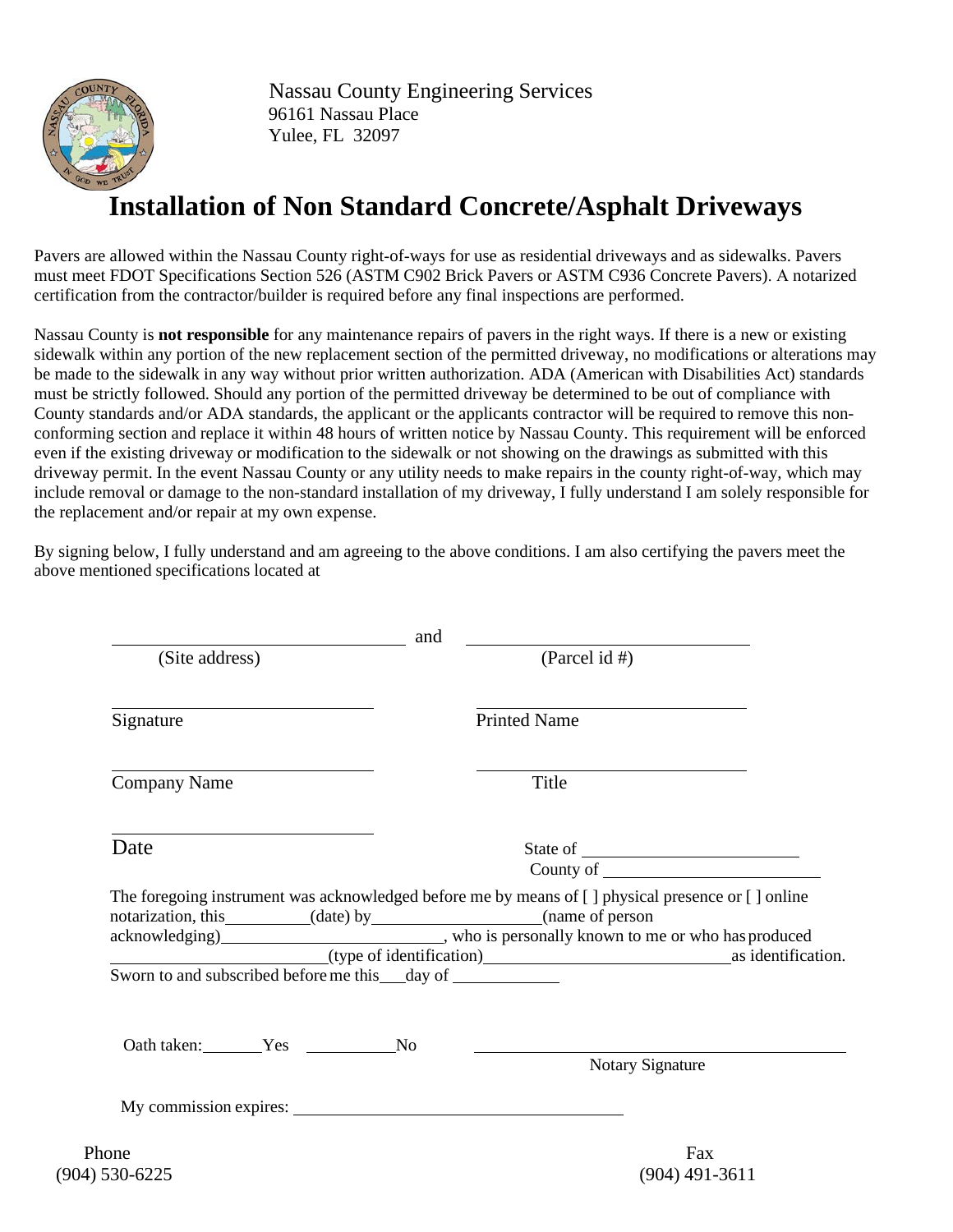

Nassau County Engineering Services Department 96161 Nassau Place Yulee, Florida 32097 (904) 530-6225

### **Notice to Homeowner**

Property Address:

Please be advised that Nassau County Engineering Services Department requires the proposed culvert diameter, length and inverts to be provided by the applicant at the time of application submittal. Each newly installed driveway is required be inspected prior to the release of your home to the building department. If your driveway is adjacent to a paved road, there will be a total of three inspections. The first will be to verify the culvert size. The second will be done after the pipe has been set to elevations and the form boards are in place. The third and final inspection will be done after all driveway work is complete, including pouring concrete, mitered ends (if applicable), sidewalk (if applicable), and erosion control, (sod, grass, etc.). The homeowner will not be given a certificate of occupancy or a final approval until all of these inspections have passed.

Please call the Nassau County Engineering Services Department at (904) 530-6225 to schedule your inspections Monday – Friday 8:00a.m. – 4:00 p.m.

By signing below, I fully understand all of the above requirements.

Homeowner / Authorized Agent Signature Date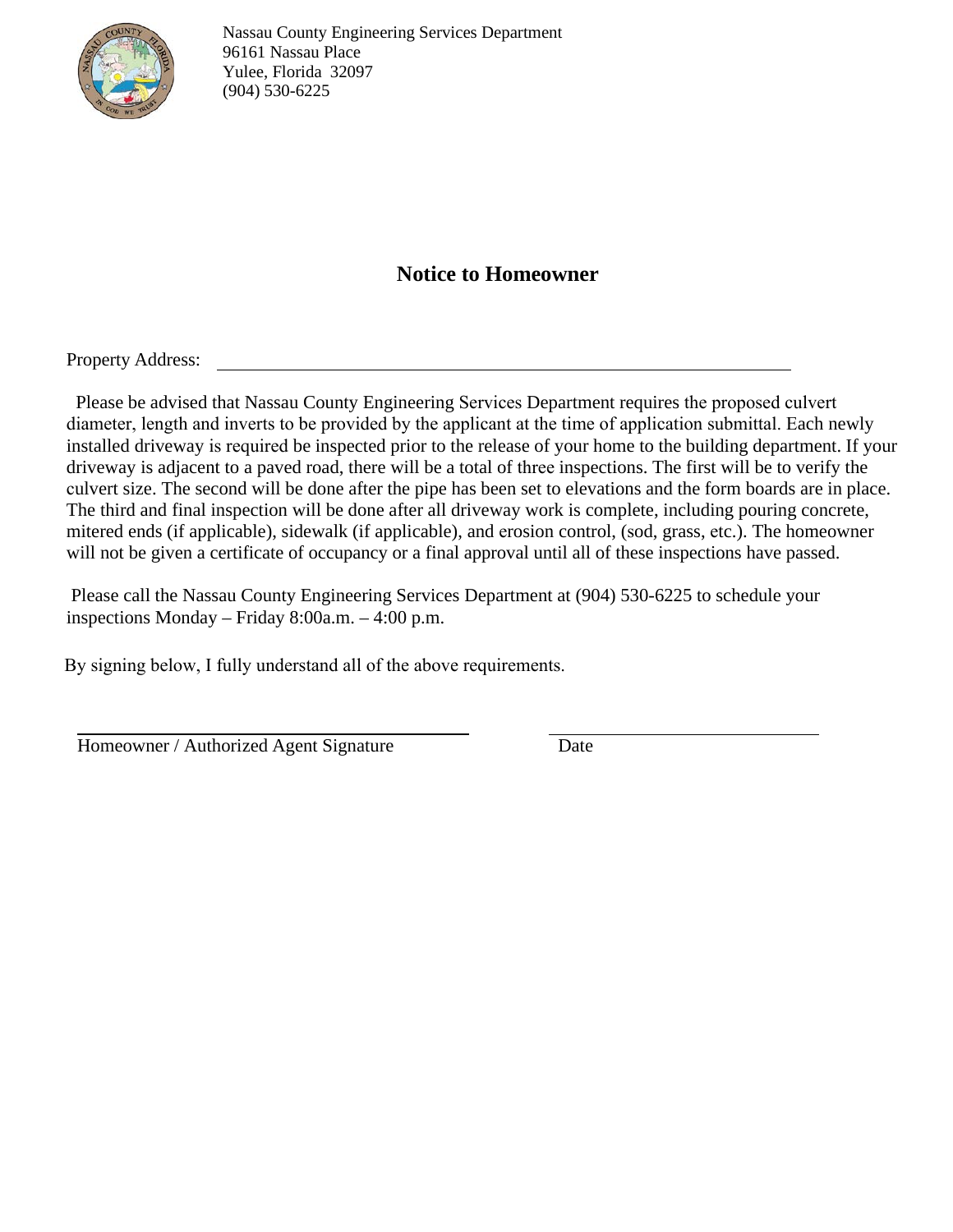

## **Owner's Agent Authorization**

is hereby authorized TO ACT ON BEHALF OF

, the owner(s) or agent(s) of the organizational ownership named below of the property described within the attached application, and as described in the attached deed or other proof of ownership as may be required, in applying to Nassau County, Florida, for an application related to a right-of-way permit or other action pursuant to a:

| Rezoning/Modification       | Special Use Permit             |
|-----------------------------|--------------------------------|
| Zoning Variance             | Non-Zoning Variance            |
| Appeal                      | <b>Overlay District Review</b> |
| Concurrency Application     | <b>Borrow</b> Pit              |
| Construction (DRC)          | Right of Way / Driveway        |
| Review of Development Plans | Other                          |

In making representations to Nassau County related to the application, I attest the application is made in good faith and that my information contained herein is accurate and complete to the best of my knowledge and belief. I further attest that I am the owner of subject property or otherwise duly authorized to act in that capacity.

 $BY:$ 

Signature of Owner(s) Print Name(s)

 $Signature of Owner(s)$  Print Name(s)

Name of Organization (If Applicable)

State of **State of** 

Address

Telephone:

Fax:

County of

|                    |                          |                    | The foregoing instrument was acknowledged before me by means of $\lceil \cdot \rceil$ physical presence or $\lceil \cdot \rceil$ online |                    |
|--------------------|--------------------------|--------------------|-----------------------------------------------------------------------------------------------------------------------------------------|--------------------|
| notarization, this |                          | $(\text{date})$ by | (name of person                                                                                                                         |                    |
| acknowledging)     |                          |                    | who is personally known to me or who has produced                                                                                       |                    |
|                    | (type of identification) |                    |                                                                                                                                         | as identification. |
| $\sim$             |                          |                    |                                                                                                                                         |                    |

Sworn to and subscribed before me this day of

Identification Presented: Oath taken: Yes No

Notary Signature

My commission expires: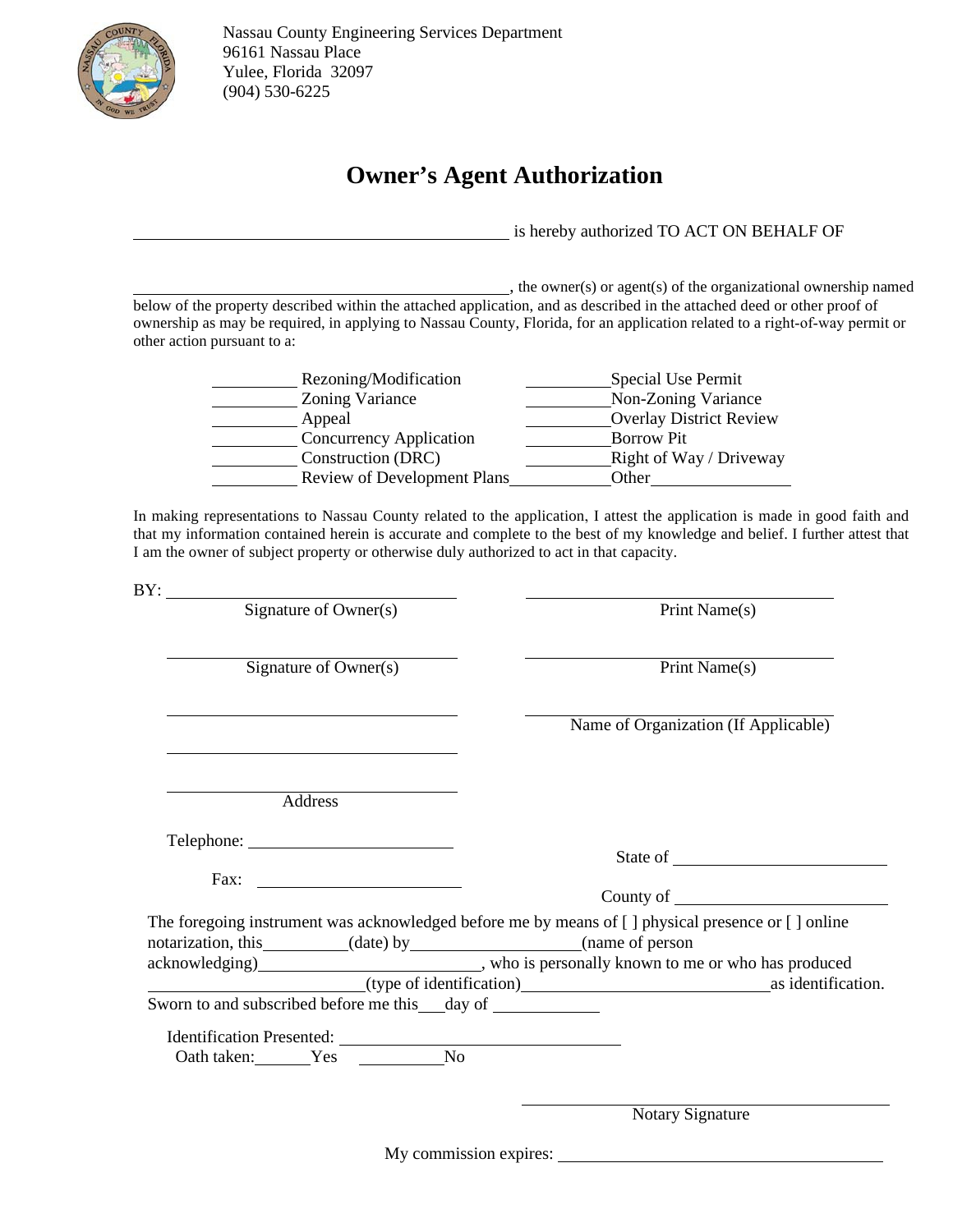### Typical Paved Driveway Installation Drawing

See Ordinance 99-17, Section 9.5.5 For End Treatment Requirements